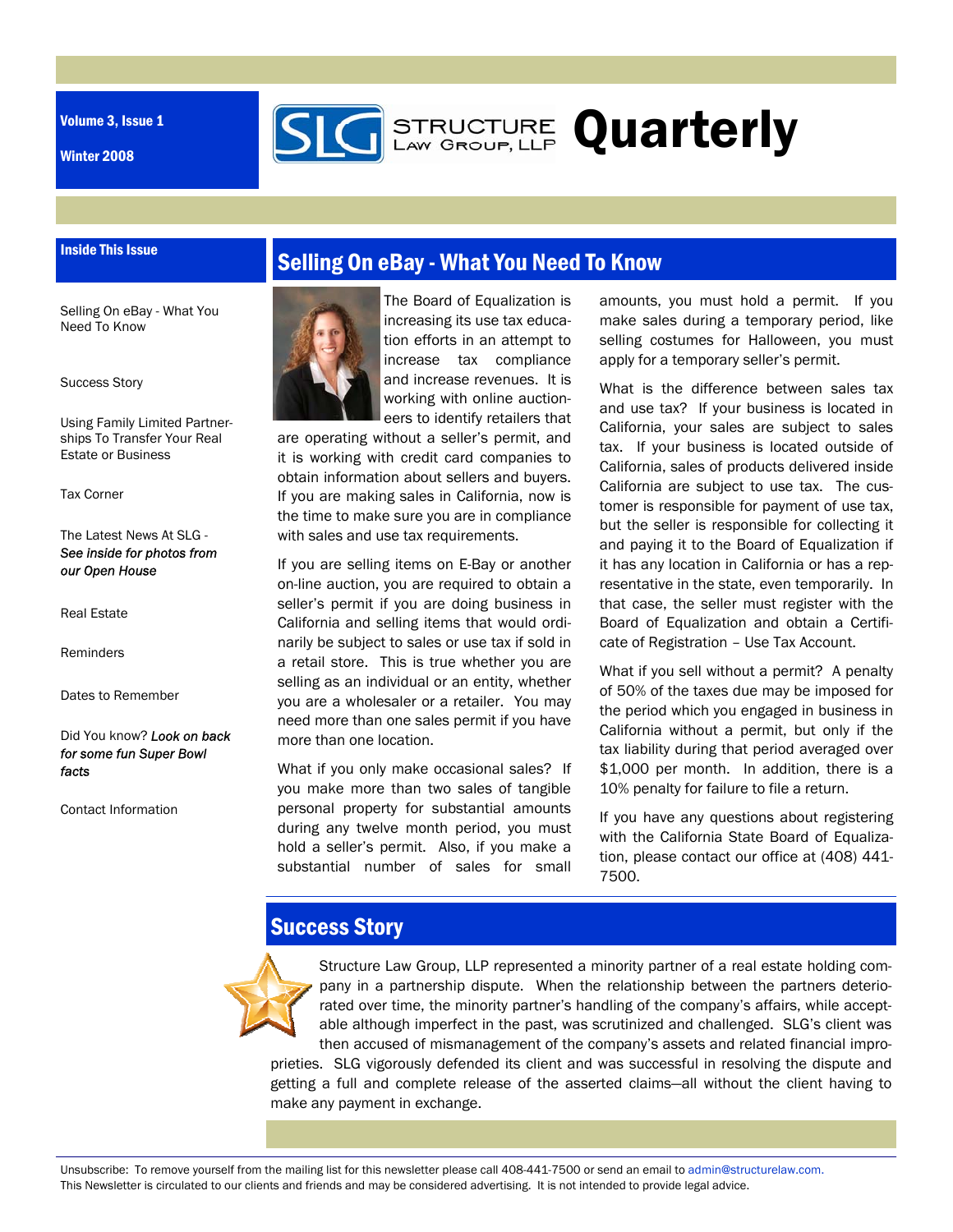## Using Family Limited Partnerships To Transfer Your Real Estate or Business

At some point, every small business owner must decide whether to continue the business, close it down, sell it to a third party, or transfer it to the next generation. Real estate investors also need to decide if they will hold the property for life, or sell it or transfer it before death. If the goal is to trans-

fer the business or property to one or more adult children, a family limited partnership ("FLP") is a mechanism to effectu-**ship is a mechanism to effec**ate the transfer and save on gift taxes. However, FLPs (and family LLCs) are closely scrutinized by the IRS.

**"….a family limited partnertuate the transfer and save on gift taxes."** 

How does it work? First, the assets are transferred to a partnership under state law, usually tax free. In exchange for transferring the assets to the FLP, the parent receives a small (1%-2%) general partner interest, and a large (98%-99%) limited partner interest. The parent then transfers just the limited partner interest to the children or their trusts. Thanks to valuation discounts for lack of control and lack of marketability, the taxable value of that transfer is a fraction of the full value of the underlying assets being transferred. For example, Dad transfers property valued at \$1 million to an FLP, retains a 1% general partner interest and transfers 20% lim-

ited partner interests to each of his four children. For gift tax purposes, we obtain a valuation showing that the 80% limited partner interests are worth not \$800,000 (80% of the \$1 million asset), but as little as \$480,000 to \$640,000, resulting in Dad's ability to

> transfer much more to the next generation while limiting gift taxes.

The children must have an immediate economic benefit and a legitimate capital interest in the partnership, and the assets must be actually re-

moved from the parent's estate, otherwise the IRS can disregard the transfer for gift and estate tax purposes. So, if Dad still needs all of the income from the property, this does not work. But if Dad is ready to give away some property and does not need the income from that property, this is a useful method of transferring assets out of his estate and letting them appreciate in his children's hands. FLPs are also an excellent opportunity for parents to teach their children about the property being transferred, while maintaining control over it as the general partner.



### Tax Corner

#### **Single Member LLCs and Payroll Taxes**

Partnerships and corporations that are the single member of an LLC will have to get tax

identification numbers for their LLCs and use those new numbers for payroll deposits for the LLC. In the past the LLC could use the owner's number. If you need a new tax ID number, contact SLG and we can get one for you the same day.

#### • Independent Contractor or Employee?

A new form makes it easier for workers to tattle on their employers if they think they were incorrectly classified as independent contractors rather than employees. Workers will file Form 8919 with their 2007 tax returns to give the IRS information about the employer, and avoid selfemployment taxes for themselves. The Kiplinger Tax Letter Vol. 82, No. 24 (November 30, 2007).

#### Some New Numbers

Mileage - The standard mileage rate for business driving is 50.5¢ for 2008, up 2¢ from last year. Parking and tolls are still deductible, but fuel and repairs are not, and you cannot use this allowance if you have depreciated or expensed the vehicle. The Kiplinger Tax Letter Vol. 82, No. 24 (November 30, 2007).

Social Security - The Social Security Wage Base is \$102,000 for 2008, up \$4,500 from last year. The Kiplinger Tax Letter Vol. 82, No. 21 (October 19, 2007).



#### **New E-Filing Requirements for Nonprofits**

Starting this year, exempt groups with gross receipts of \$25,000 or less must e-mail basic data to the IRS including mailing addresses, tax ID numbers, and information on at least one principal officer. Failure to e-file three years in a row will cost a nonprofit its exempt status. Churches and private foundations are exempt from this requirement. The Kiplinger Tax Letter Vol. 82, No. 25 (December 14, 2007).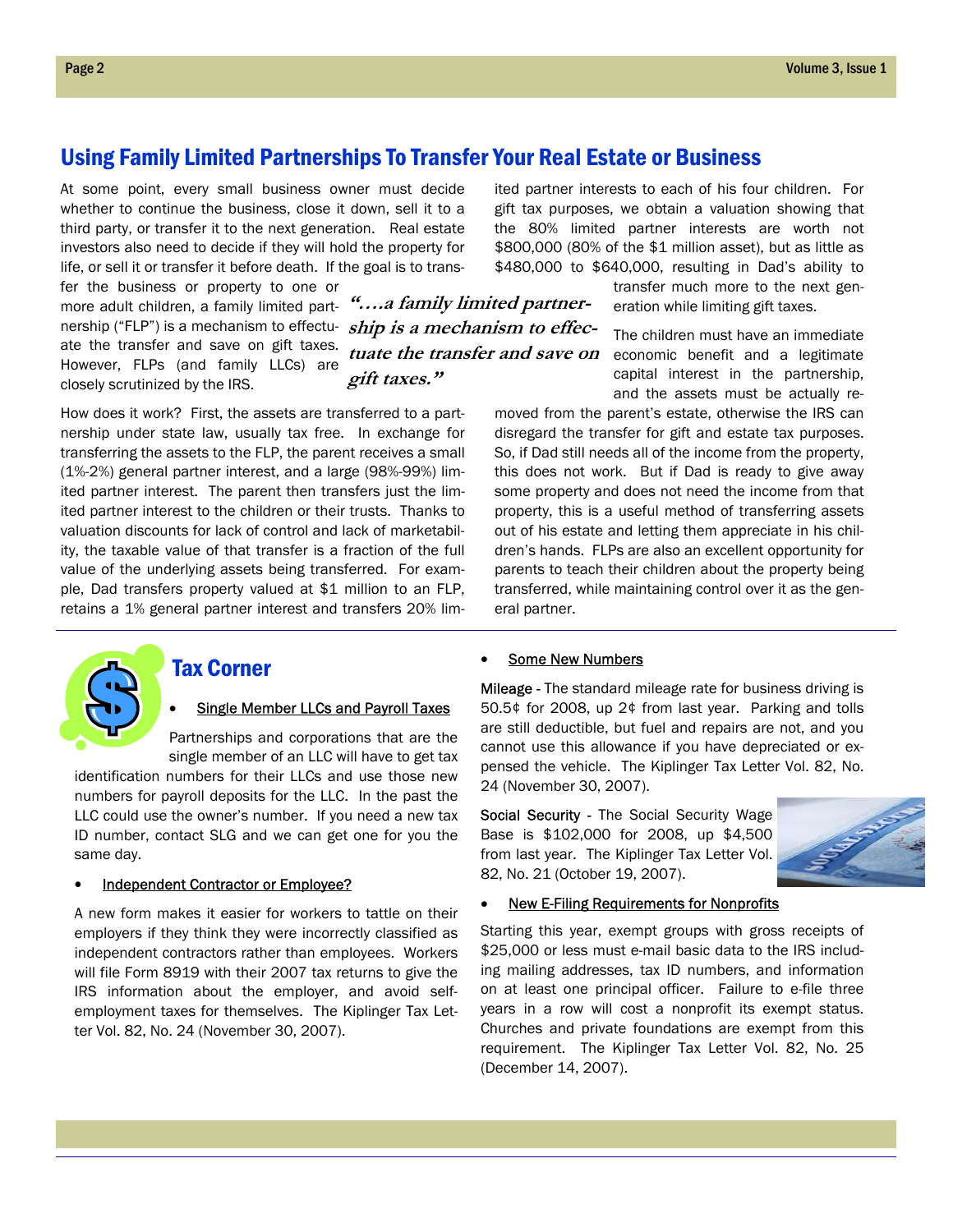



## Open House

On November 15, 2007, Structure Law Group hosted an Open House to give our clients and community members an opportunity to visit our new office. The Open House was a great success and included a ribbon cutting hosted by the San Jose Silicon Valley Chamber of Commerce. Many representatives from the Chamber attended the event including Pat Dando, the Chamber President and CEO. Sam Liccardo, our local council member, also came out to welcome us to our new office. We were fortunate to have the opportunity to visit with many of our clients outside of normal day to day business activities. We would like to thank all of those who were able to attend.



Ribbon cutting ceremony courtesy of the San Jose Silicon Valley Chamber of Commerce



Tamara Pow, Esq. and Council Member Sam Liccardo from District 3 in the City of San Jose



SLG Representatives—Esther Brumleve and Cathy Wong



## Real Estate

Plan to move into your rental house and then sell it for tax free gain? Be fore-

#### warned!

Starting in 2008, pending legislation may make some gain on the sale of your personal residence ineligible for the primary residence gain exclusion of \$250,000 (or \$500,000 for a married couple) if the house is sold within 5 years of becoming your main residence. The profit may be taxable based on the percentage of time the house was used as a second home or was rented out. The Kiplinger Tax Letter Vol. 82, No. 20 (October 5, 2007).

#### **Tax-free Exchanges of Second Homes under Scrutiny**

Only business or investment real estate qualifies for tax deferral under a Section 1031 exchange. The IRS will scrutinize these exchanges more carefully, looking for abusive situations where taxpayers take only minimal steps to convert the homes into rental properties. The Kiplinger Tax Letter Vol. 82, No. 20 (October 5, 2007).



### Reminders And Other Items Of Note

#### **LLC Fee Reminder**

For 2007 forward, the California LLC fee will be based on income

derived from California, rather than worldwide income. However, there is still uncertainty with regards to portfolio or investment activity, managers in multiple states, or business being conducted in multiple states.

#### • Dissolution of Entities for 2007

If you missed dissolving an entity before the end of 2007, it is not too late to dissolve the entity and avoid paying 2008 franchise taxes as long as the entity did not conduct any business in 2008. Please contact us at (408) 441- 7500 if you need any assistance dissolving an entity.